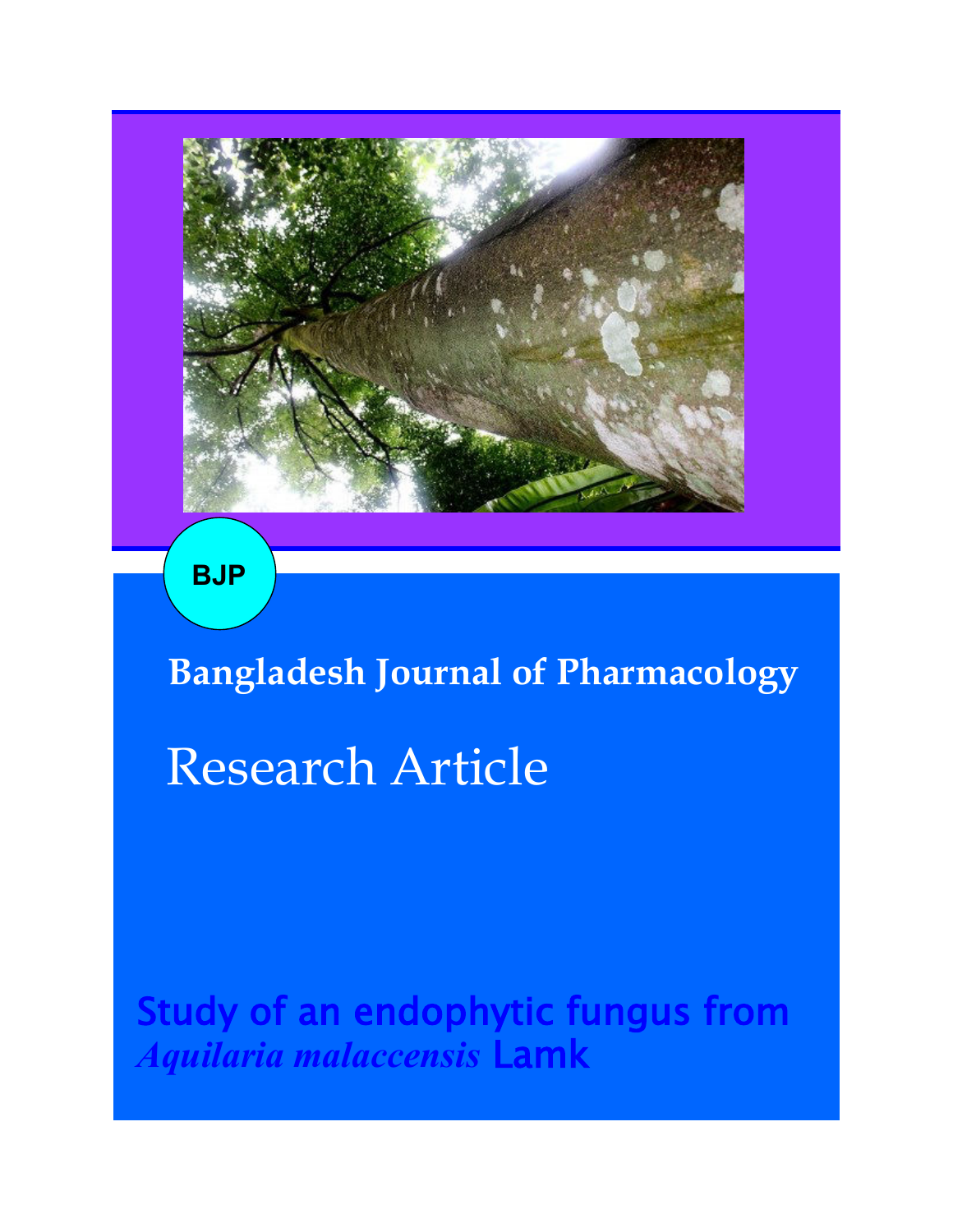A Journal of the Bangladesh Pharmacological Society (BDPS) **Bangladesh J Pharmacol 2010; 5: 21-24**

#### Journal homepage: www.banglajol.info

Abstracted/indexed in Academic Search Complete, Agroforestry Abstracts, Asia Journals Online, Bangladesh Journals Online, Biological Abstracts, BIO-<br>SIS Previews, CAB Abstracts, Current Abstracts, Directory of Open Access tional Pharmaceutical Abstracts, Open J-gate, Science Citation Index Expanded and Social Sciences Citation Index

**ISSN**: 1991-0088

# Study of an endophytic fungus from *Aquilaria malaccensis* Lamk

# **Mohammad Shoeb, Shahanara Begum and Nilufar Nahar**

*Department of Chemistry, University of Dhaka, Dhaka 1000, Bangladesh.*

| <b>Article Info</b>        |               |  |
|----------------------------|---------------|--|
| Received:                  | 30 March 2010 |  |
| Accepted:                  | 22 April 2010 |  |
| Available Online:          | 5 May 2010    |  |
| DOI: 10.3329/bjp.v5i1.4687 |               |  |

Cite this article: Shoeb M, Begum S, Nahar N. Study of an endophytic fungus from *Aquilaria malaccensis* Lamk. Bangladesh J Pharmacol. 2010; 5: 21-24

# **Abstract**

Nine endophytic fungal strains labeled as AL-1, AL-2, AS-1, AS-2, AS-3, AS-4, AR-1, AR-2 and AR-4 were isolated from the medicinal plant *Aquilaria malaccensis* Lamk. Three compounds 1,7-dihydroxy-3-methoxyanthraquinone, propyl p-methoxy phenyl ether and 6-methoxy-7-0-(p-methoxyphenyl) coumarin were isolated from the ethyl acetate extract of the strain AL-2 by silica gel column chromatography and HPLC. The structures of isolated compounds were elucidated by spectroscopic techniques i.e. UV, IR, 1D and 2D NMR. Extracts of the strain AL-2 were assessed for antibacterial activities against Gram positive and Gram negative bacteria and general toxicity against brine shrimp lethality assay. The ethyl acetate extract showed only mild activity against two Gram positive bacteria *(Bacillus cereus* and *Staphylococcus aureus).*

# **Introduction**

Natural products, derived from microorganisms and plants, have been used for the treatment of various diseases and a large number of modern drugs have been developed from them. The word endophyte means in the plant and refers to all microorganisms that live in the intercellular spaces of stems, petioles, roots and leaves of plants causing no apparent symptoms of disease (Petrini, 1991). Endophytic fungi spend the whole or parts of its life cycle colonizing inter or intracellularly inside the healthy tissues of the host plant. Some species of endophytic fungi have been identified as sources of anticancer, antidiabetic, insecticidal, immunosuppressive and biocontrol compounds. A large number of secondary metabolites have been isolated and characterized from endophytic fungi since the discovery of endophytes in Daren, Germany in 1904 (Strobel et al., 2004). The discovery of penicillin from *Penicillium notatum* inspired scientists to work with fungi. Cryptocandin, isolated from *Cryptosporiopsis quercina*, are currently being considered for use against a number of fungal diseases of the skin and nails

(Strobel et al., 2004; Strobel et al., 1999). Taxol, an anticancer agents, was originally isolated from the bark of the Pacifica Yew tree *Taxus brevifolia* (Wani et al., 1971). Later, it was discovered that fungi (*Taxomyces andreanae* and *Pestalotiopsis microspora)* associated with this yew tree also produce taxol (Strobel et al., 1996). As part of our ongoing research on endophytc fungi of Bangladeshi medicinal plants several secondary metabolites were isolated from different endophytes. *Aquilaria malaccensis* Lamk (locally known as Agor) is one of the medicinal plants of Bangladesh. In this paper, we report the isolation of endophytic fungi from *A. malaccensis* and study of the fungal strain AL-2 for chemical and biological properties.

# **Materials and Methods**

# *Instrument*

UV and IR spectra were recorded on Shimadzu UV 160A and Shimadzu IR-470 spectrometer, respectively. The 1H and 13C NMR spectra were recorded on a Bruker 400 MHz spectrometer using tetramethylsilane (TMS)



This work is licensed under a Creative Commons Attribution 4.0 License. You are free to copy, distribute and perform the work. You must attribute the work in the manner specified by the author or licensor.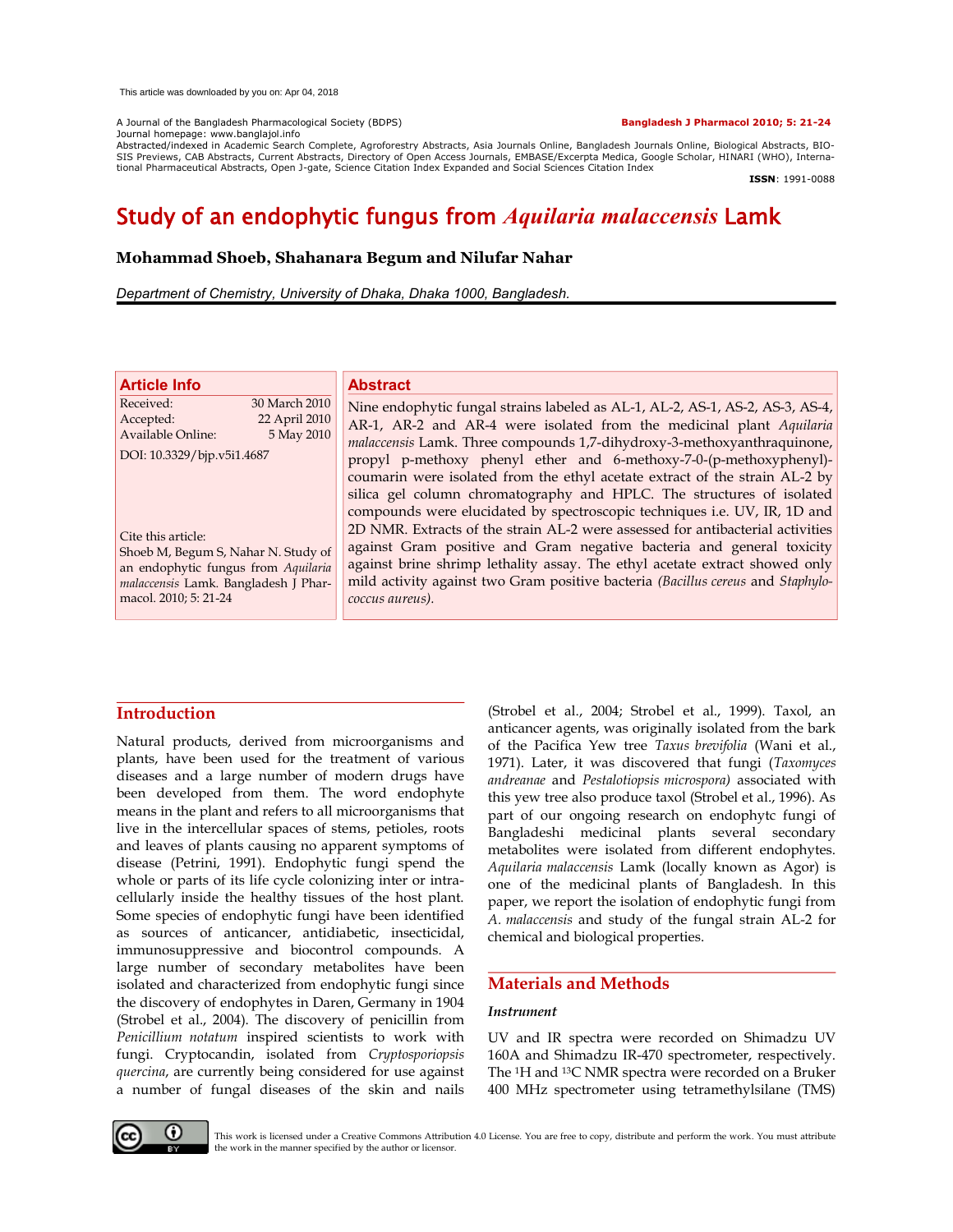as the internal reference. High performance liquid chromatography (HPLC) separation was performed on reversed phased C-18 (25 cm x 4.6 mm, 5 pm, injection volume: 100 pL) column using Shimadzu Class 10 *VP* with UV-Visible detector at wavelength 254 nm. Media was prepared under Laminar flow (Thermo Forma. Class 11 A1; Biological safety cabinet). Media was sterilized using Hirayama autoclave (Hirayama MFG Corp.).

#### *Plant collection and sterilization*

The medicinal plant *Aquilaria malaccensis* Lamk (locally known as Agor) was collected from Sylhet. Different parts of the plant were cut into small pieces. Each plant part was surface sterilized with 70% ethanol, 3% sodium hypochlorite and sterile water (Schulz et al., 1993). The agar media was autoclaved at 120°C at 1 atmosphere pressure for 30 min.

#### *Isolation of endophytic fungi*

The surface sterilized different part of plant materials i.e. leaves, stems and roots were inoculated on autoclaved potato-carrot agar media on a sterilized petri dish (90 mm in diameter) and after 21 days, twenty one fungal strains were isolated for identification. By dereplication of common fungi, nine strains labeled as AL-1, AL-2, AS-1, AS-2, AS-3, AS-4, AR-1, AR-2 and AR-4 were found to have optimum growth for further cultivation. The fungal strain AL-2 was selected for chemical and biological studies.

#### *Culture extraction*

The fungal strain AL-2 was fermented in a large scale (400 petri dishes of 90 mm diameter) in the potatocarrot agar semi solid medium at ~22-25°C. After 21 days the fungi were collected in a round bottom flask and the content was then subjected to freeze-drying. The dried powdered material was extracted with ethyl acetate (3 x 1,500 mL for 24 hours, at room temperature). The ethyl acetate extract was evaporated to dryness and 250 mg extract was obtained. A small part of the extract  $(\sim 20 \text{ mg})$  was saved for anti-bacterial and brine shrimp lethality assays. The rest of the extract was used to isolate pure compounds.

#### *Antibacterial activity assay*

The antibacterial activity of ethyl acetate extract of the strain AL-2 was performed against two Gram positive bacteria i.e. *Bacillus cereus, Staphylococcus aureus* and five Gram negative bacteria i.e. *Escherichia coli* 0157, *Salmonella typhi, Shigella boydii, Pseudomonas aeruginosa* and *Vibrio cholerae* by disk diffusion assay (Atta-ur-Rahman et al., 1999).

The specific concentration of the extract was 12 mg/mL. Sterile filter paper disc of 6 mm in diameter were loaded with 200 pg/ disc using micropipette and was dried under laminar airflow hood. Standard antibiotic*, Kanamycin* (30 pg/ disc) was used as a positive control. The loaded discs were placed in petri dish (90 mm in diameter) containing sterile nutrient agar medium seeded with test microorganisms using sterile transfer loop for antibacterial screening. The plates were kept at 4°C for 12 hours. Then the plates were kept in an incubator at 37°C for 12-18 hours. The antibacterial activities of the test agent were determined by measuring the diameter of the zone of inhibition in mm. Zone of inhibition ranging from 7-9 mm was considered insignificant and zone of inhibition 10-12 mm, 13-15 mm and above 15 mm were considered as mild, moderate and significant activity, respectively.

### *Brine shrimp lethality Assay*

The ethyl acetate extract of the strain AL-2 was tested against brine shrimp lethality assay for general toxicity using different concentration of the extracts and following the protocol proposed by Meyer (Meyer et al., 1982). By counting the number of brine shrimps died after 24 hours and after 48 hours the LD50 value for the parent ethyl acetate extract was calculated manually.

#### *Chemical studies of the extract*

The extract (200 mg) was dissolved in chloroform and silica gel (400 mg) was added to it. A column was packed with silica gel using hexane as column equilibrating solvent. After application of the sample, solvents of increasing polarities from 100% hexane to dichloromethane (DCM) and finally 50% methanol with dichloromethane were used for elution. The fractions were collected in test tubes and on the basis of their  $R_f$ values on TLC, sixteen fractions were obtained. Among them one fraction gave single spot in TLC and collected as pure compound I (4.0 mg) after washing with *n*hexane. One of the fractions S-16 (20 mg) gave three spots with tailing in TLC (6% methanol in dichloromethane) and was purified by HPLC using mobile phase methanol and water (40:60). Finally, two compounds II (3.5 mg) and III (3.5 mg) were isolated by HPLC from S-16.

#### *Properties of the isolated compounds*

Compound I: Yellow colored and gummy (4.0 mg), UV (in DCM): Kx 262, 274 and 415 nm. IR (KBr pellet): Vmax 2900, 2850, 1720, 1450 and 1250 cm-1. !H NMR (CDCb, TMS as standard): 7.8 (d, J=7.1 Hz, 2H), 7.7 (d, J=7.1 Hz, 2H), 7.5 (s), 7.1 (s), 7.0 (s), 3.9 (s), 12.1 (bs) ppm.

Compound II: Light yellow colored and solid (3.5 mg), UV (in DCM): Kax 228, 278 nm. IR (KBr pellet): Vmax 1512, 1457, 1075 cm-1. <sup>a</sup>H NMR (CDCb, TMS as standard): 7.5 (d, J= 8.4 Hz, 2H), 6.6 (d, J= 8.4 Hz, 2H), 4.8 (d, J=6.8 Hz, 2H), 4.6 (d, J=6.9 Hz, 2H), 3.7 (s), 3.7 (t, J=7.2 Hz), 1.3 (m), 1.0 (t, J=7.2 Hz) ppm.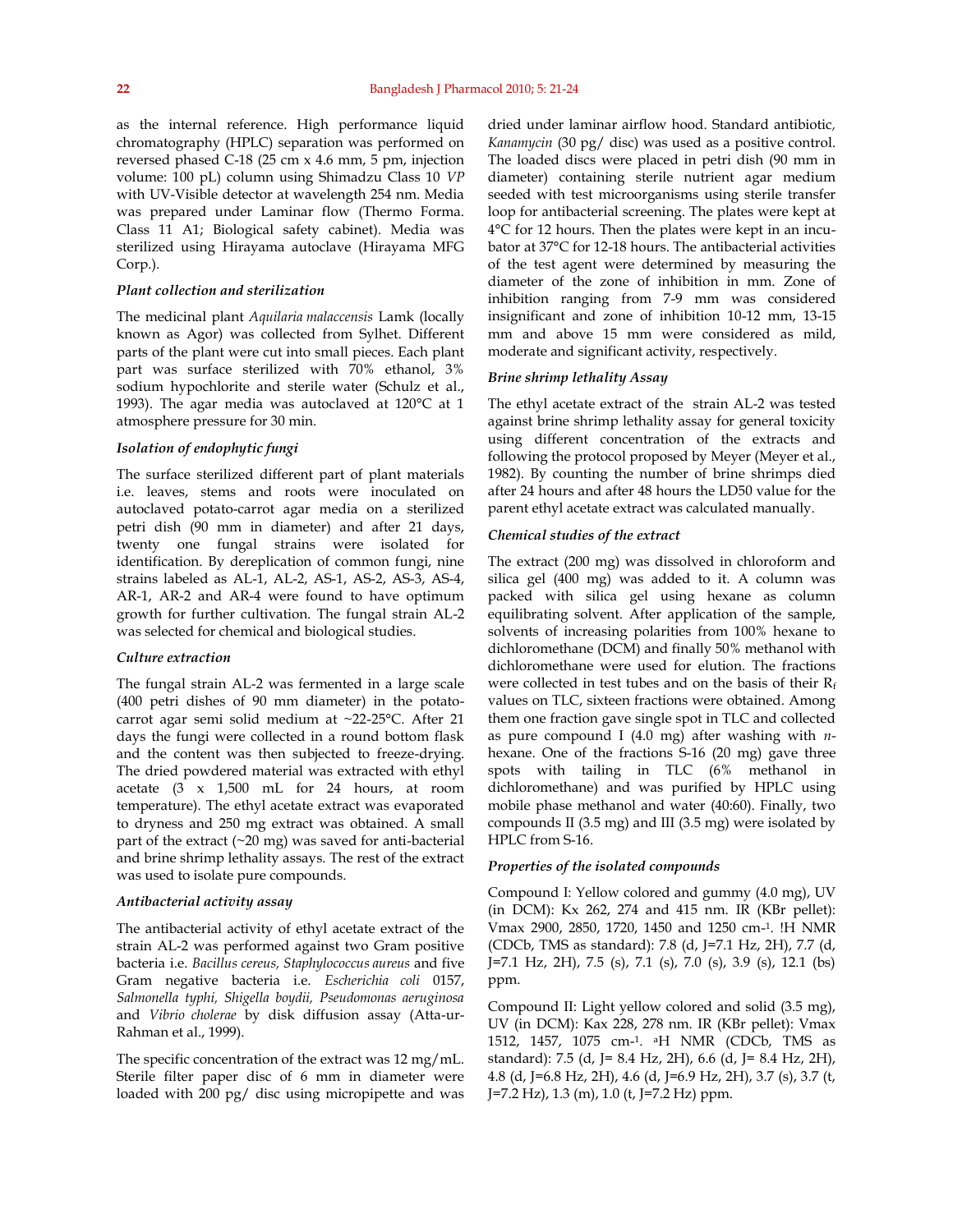

Figure 1: isolated from the ethyl acetate extract of the strain AL-2 by silica gel column chromatography and HPLC

Compound III: Off-white and solid (3.5 mg), UV (DCM): Kax 230, 260, 295, 345 nm. IR (KBr pellet): Vmax 1720, 1512, 1490 cm-1. !H NMR (CDCb, TMS as standard): 7.6 (d, J=9.0 Hz), 7.3 (d, J=7.4 Hz), 7.1 (s), 7.0  $(d, J=7.4)$ , 6.6 (s) 6.1 (d, J=9.0), 3.8 (s), 3.6 (s) ppm.

# **Results and Discussion**

Nine endophytic fungal strains labeled as AL-1, AL-2, AS-1, AS-2, AS-3, AS-4, AR-1, AR-2 and AR-4 were isolated from *A. malaccensis.* Three compounds I, II and III were isolated from the ethyl acetate extract of the strain AL-2 by silica gel column chromatography. The NMR spectrum of I gave five signals in the aromatic

| Table I                                                                                                     |                                         |                                                     |  |
|-------------------------------------------------------------------------------------------------------------|-----------------------------------------|-----------------------------------------------------|--|
| Zone of inhibition of ethyl acetate extract of AL-2                                                         |                                         |                                                     |  |
| Name of organisms                                                                                           | Zone of inhibition <sup>a</sup>         |                                                     |  |
|                                                                                                             | Kanamycin<br>$(30 \text{ pg})$<br>disc) | Ethyl acetate<br>extract<br>$(200 \text{ pg/disc})$ |  |
| Gram-positive bacteria                                                                                      |                                         |                                                     |  |
| Bacillus cereus                                                                                             | 36                                      | 12                                                  |  |
| Staphylococcus aureus                                                                                       | 40                                      | 10                                                  |  |
| Gram-negative bacteria                                                                                      |                                         |                                                     |  |
| Escherichia coli 0157                                                                                       | 37                                      | $\Omega$                                            |  |
| Shigella boydii                                                                                             | 39                                      | $\Omega$                                            |  |
| Pseudomonas aerugi-nosa                                                                                     | 42                                      | $\Omega$                                            |  |
| Salmonella typhi                                                                                            | 40                                      | $\Omega$                                            |  |
| Vibrio cholerae                                                                                             | 35                                      | 9                                                   |  |
| a7-9 mm: insignificant, 10-12 mm: mild activity, 13-15 mm: moder-<br>ate activity, above 15 mm: significant |                                         |                                                     |  |

region. Two doublets at 7.8 J=7.1 Hz) and 7.7 ppm J= 7.1 Hz) indicated two aromatic protons in o-position coupling each other. Other three singlets in the aromatic region at 7.5, 7.1, 7.0 ppm indicated that they do not have any neighboring hydrogen. One sharp signal at 3.9 ppm was assigned for oxygenated methyl proton. The chemical shift at 12.11 ppm was due to the chelation of H-bonding of hydroxyl group and carbonyl -oxygen of aromatic system (Aly et al., 2008). The 1H NMR data of I was similar to macrosporin, a substituted anthraquinone, reported from an endophytic fungus of *Ampelomyces* sp. isolated from the medicinal plant *Urospermum picroides.* The compound I showed UV absorbance at 262, 274 and 415 nm. The UV absorption fitted very well with reported values (264, 274 and 416 nm) of anthraquinone isolated from other sources (Aly et al., 2008; Debbab et al., 2009). From JH NMR and UV absorbance, the structure of I was confirmed as 1,7-dihydroxy-3-methoxyanthraquinone (Figure 1). The IR spectrum of II showed absorbances at 1512, 1457 and 1075 cm-1 due to the presence of aromatic moiety and ether group. In aH NMR spectrum of II two most downfield signals at 7.5 (J=8.4 Hz, 2H) and 6.6 ppm J=8.4 Hz, 2H) indicated the presence of four aromatic protons. Two sets of doublet at 4.8 ppm J=6.8 Hz, :H) and 4.6 ppm J=6.9 Hz, :H) were accounted for two protons of oxygenated methylene group. A sharp singlet (3H) at 3.7 ppm was for an oxymethyl group. Triplet at 3.7 was due to two protons attached of oxygenated methylene group. Chemical shift at 1.0 and 1.3 ppm were due to methyl proton and methylene proton, respectively. In the aH-aH COSY spectrum strong crossed peak between 6.6 and 7.5 ppm indicated that they coupled with each other.

Another correlation was also observed between 1.0 ppm with 1.3 ppm. Combining IR, aH-, <sup>a</sup>H-aH COSY